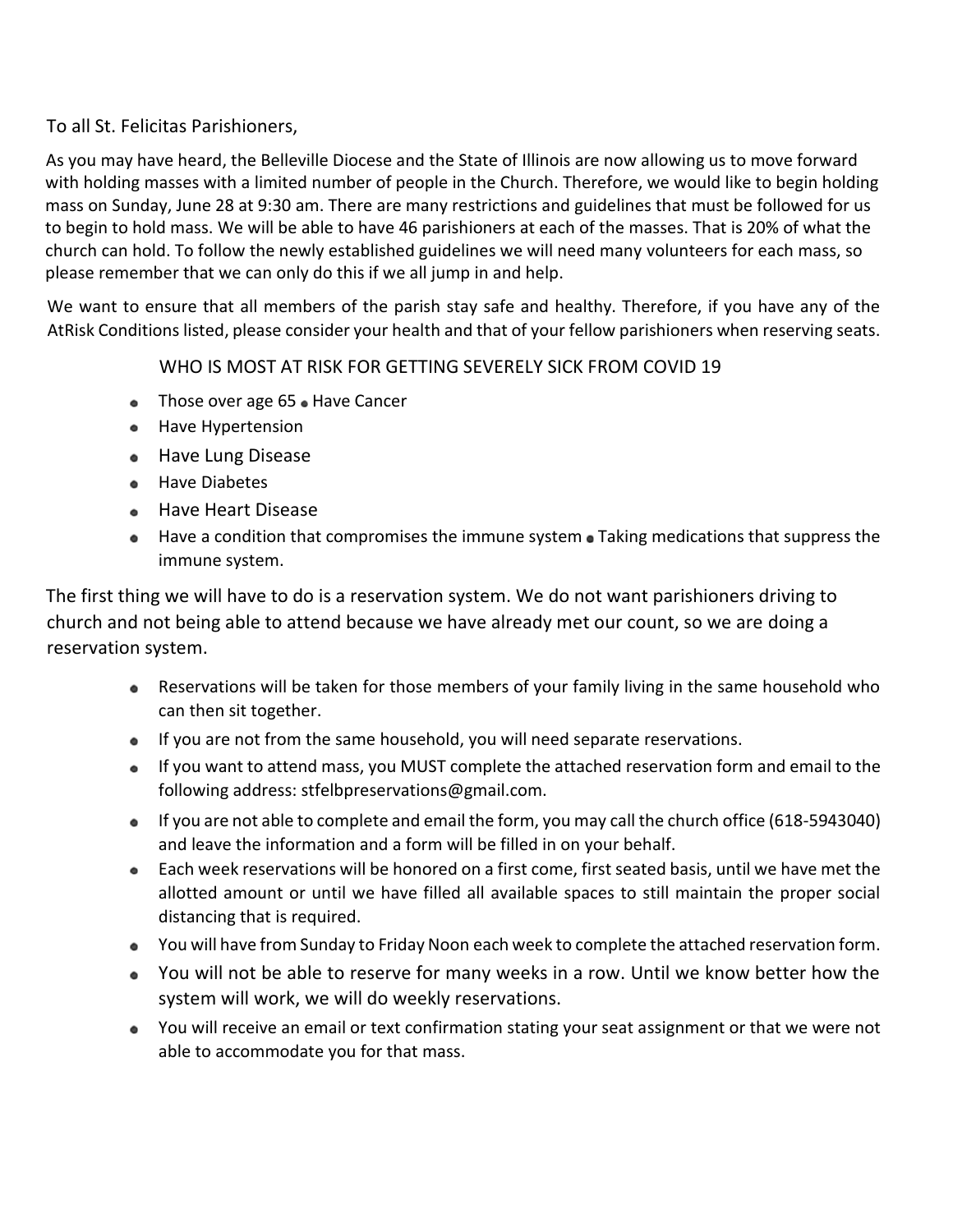- If you or any member of your party is ill or has been ill in the past 14 days, we ask that you please stay home.
- If you have a compromising illness or treatment program, please consider your health before attending mass.

Since we will not be able to accommodate but 20% of the congregation, St Rose will still be videotaping and live streaming the Saturday mass. It will be imperative that those attending mass arrive at least 20 minutes early to make sure we have time to ask the health questions that are required and to seat everyone. The earlier you can arrive the better.

There will be strict guidelines you must follow when attending mass:

- Take the temperature of all family members attending, if anyone has a temperature, please do not come to mass
- You can only attend with a confirmed reservation
- You will enter from the main doors of the church
- Masks must be in place when you are in line to enter the church.
- Upon entering have a spokesperson for your family, to make the process go quicker
- All persons over the age of 2 must wear a mask during the entire service
- When entering you will be asked by a Greeter (Volunteer) to confirm the questions on the reservation in relation to the health of all of the members of your party.
- An Usher (Volunteer) will then point you to your seats.
- If your name is not on the list, you will be asked to leave.
- You will place donations in the basket provided at the entrance, as offertory will not be done.
- At this time, we will forgo kneeling and just sit and stand, leaving the kneelers in place.
- There will be no missals provided and there will be no music.
- There will be no sign of peace, just nods, gestures and well wishes.
- When receiving communion, you will be entering the center aisle when it is your rows turn. You MUST stay social distanced at 6' apart, following the spaces on the floor or marked on the pews.
- When you approach to receive communion, you must use the provided hand sanitizer before receiving the host.
- The host will be dropped into your hand, there will be no physical contact.
- Once you have received the host, you will step to the social distance mark to the left or right (depending on the side of church you are sitting on), remove your mask and take the host at that time, replace your mask and then return to your seat by the side aisles.
- **If someone is not receiving communion, do not step over them unless they are a family member** in your party, they will need to step out of the pew and back  $6'$  to remain distanced.  $\bullet$  When mass has ended, all parishioners will be released by the Reader or Usher to maintain proper social distancing.
- There will be no congregating on church property before or after the mass.